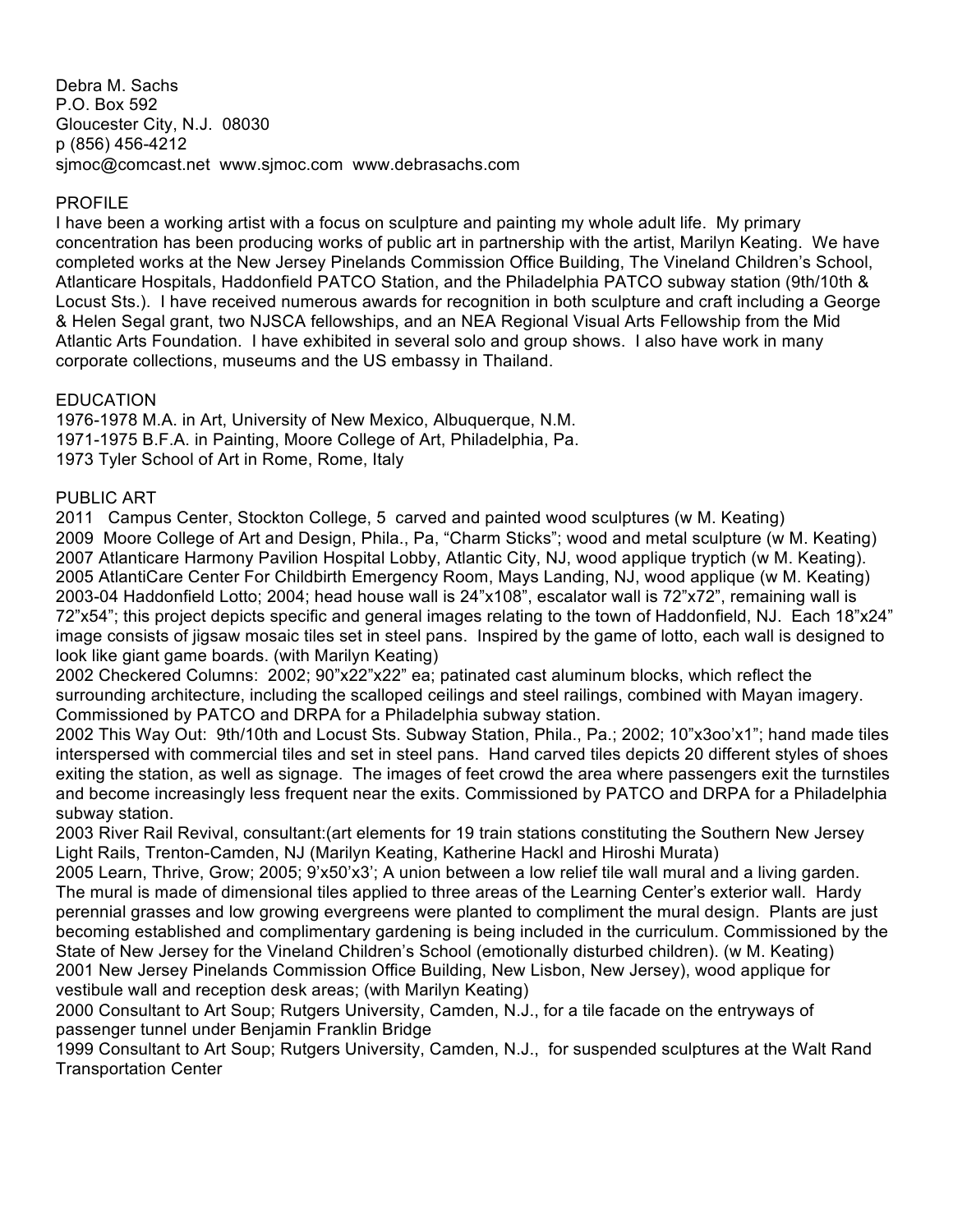### SELECTED COLLECTIONS

AmSouth Bancorporation, Birmingham, AL. Bell Atlantic, Phila., Pa. CB Commercial/Interstate Realty Corp, Memphis, Tn. Camden County Collection, N.J. Hechinger Collection, Washington, D.C. Hotel Parisi, LaHoya, Ca. Houston Museum of Fine Arts, Houston, Tx. Institute for Health, Health Care Policy, and Aging Research at Rutgers University, New Brunswick, NJ Jersey City Museum, Jersey City, N.J. Johnson & Johnson Corporate Headquarters, New Brunswick, N.J. New Brunswick Cultural Center, New Brunswick, N.J. The New Jersey State Council on the Arts, Trenton, N.J. New Jersey State Museum, Trenton, N.J. Newark Public Library, Newark, N.J. Noyes Museum, Oceanville, N.J. Montclair Museum, Montclair, N.J. Morris Museum, Morristown, N.J. Mrs. Smith (Mrs. Smith's Pies), Pa. RPR Company, St. Louis, Mo. South Jersey Museum of Curiosities Stedman Art Gallery, Rutgers University, Camden, N.J. University of Medicine and Dentistry of New Jersey, Clinical Academic Building, New Brunswick, N.J. U.S. Embassy, Bangkok, Thailand Jane Vorhees Zimmerly Museum, New Brunswick, N.J.

### SELECTED EXHIBITIONS-SOLO

1994, 1991, 1987, 1986 Nexus, Foundation for Today's Art, Philadelphia, Pa.

1990 Hopkins House, Camden County Cultural and Heritage Commission, Haddon Township, N.J.

1982 Kling Gallery, Philadelphia, Pa.

1981 Okanagan College, Kelowna, British Columbia, Canada

### SELECTED EXHIBITIONS-GROUP

- 2014 Small…but not restricted, Moore College of Art and Design, Philadelphia, Pa.
- 2013-2014 Collaboration, Kimmel Center for Performing Arts, Philadelphia, Pa. (with M. Keating)
- 2012 Retro/Prospective: 25+ Years Of Art Textiles and Sculpture, browngrotta arts, Wilton, Ct. Materiality, Moore College of Art and Design, Philadelphia, Pa.
- 2010 Southern New Jersey Artists Redux, Stedman Art Gallery, Rutgers University, Camden, NJ, Nancy McGuire, curator

NJ Arts Annual, 2010 New Jersey Arts Annual: Fine Art, "Reality & Artifice." NJ State Museum, Trenton, NJ

- 2009 10th Wave III: browngrotta ARTS; Wilton, Ct
- 2008 Art of the Table: Artifact Design Group; Wilton, Ct. 7 Visions: Wood as Fiber, Wood Turning Center, Philadelphia, Pa. Receive React Respond, Moore College of Art and Design, Philadelphia, Pa., Paul Hubbard, Jeanne Jaffe, Jennie Shanker, jurors
- 2005 SOFA New York, brown/grotta ARTS, NYC, NY Palm Beach Contemporary, brown/grotta ARTS, West Palm Beach, Fla.
- 2004 SOFA Chicago, brown/grotta ARTS, Chicago, Il. SOFA New York, brown/grotta ARTS, NYC, NY Palm Beach Contemporary, brown/grotta ARTS, West Palm Beach, Fla.

2003 SOFA Chicago, brown/grotta ARTS, Chicago, Il. ISC@GFS, Grounds for Sculpture, Hamilton, NJ., Helen Escobedo, Steve Nash, Carter Radcliff, jurors SOFA New York, brown/grotta ARTS, NYC, NY The Common Thread, Westport Arts Center, Westport, Ct., brown/grotta curators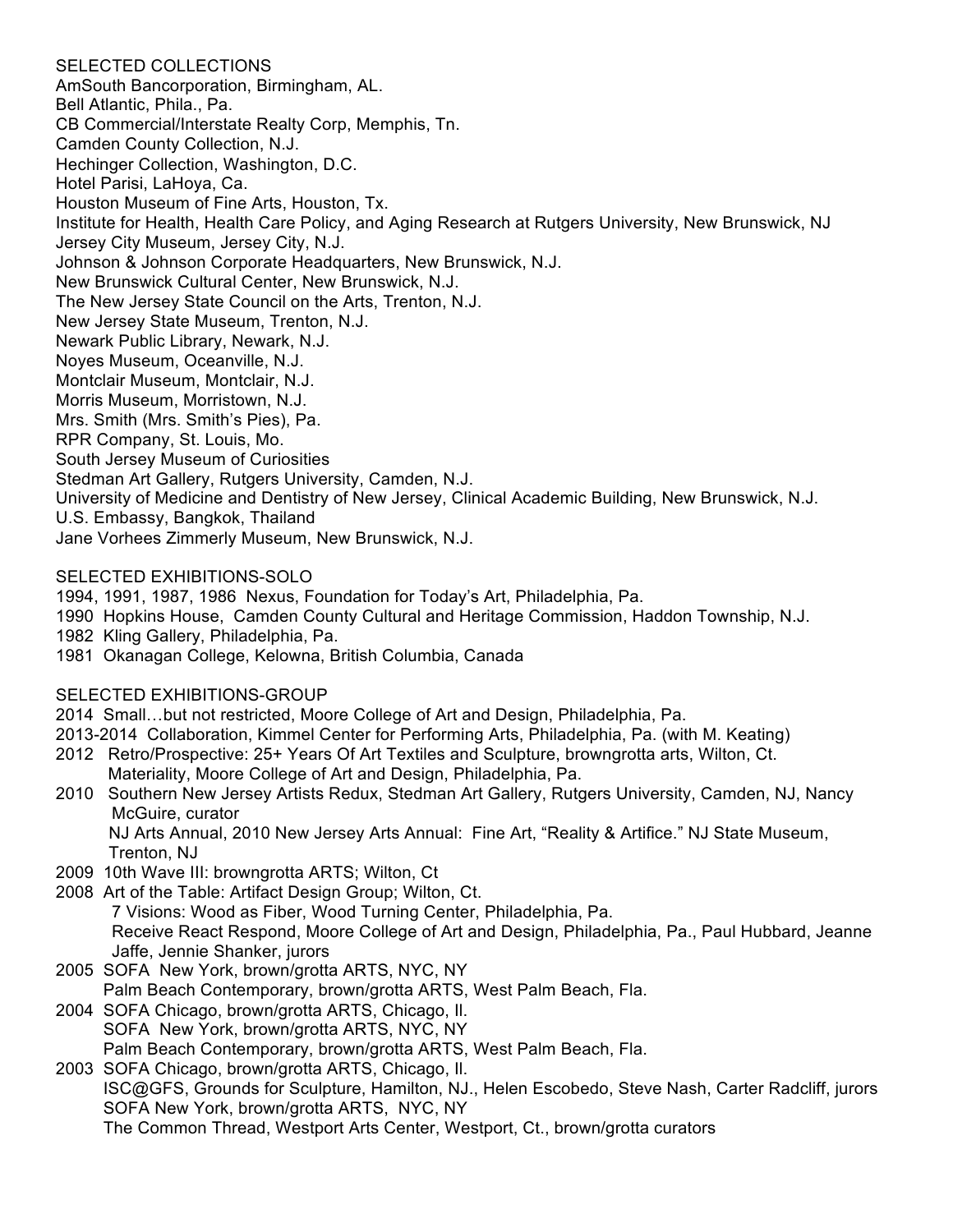2002-2003 100 New Jersey Artists Make Prints, New Jersey State Museum, Trenton, NJ; The Morris Museum, Morristown, NJ; The Noyes Museum, Oceanville, NJ 2002 SOFA Chicago, brown/grotta ARTS, Wilton, Ct. SOFA New York, brown/grotta ARTS, NYC, NY Other Materials Other Forms, Brookfield Craft Center, Brookfield, Ct., Jackie Abrams, curator 2001 Wired Works, brown/grotta Gallery, Wilton, Ct. SOFA New York, brown/grotta ARTS, NYC, NY 1999 Handmade For The New Millennium: Messiah College, Grantham, Pa. Joie Lassiter Gallery, Charlotte, N.C. Art in the Open: The Peters Valley Gallery Without Walls, various sites, Morristown, N.J. 1998 Modus Operandi; A Survey of Contemporary Fiber, Snyderman/Works, Philadelphia, Pa. N.J. Arts Annual, Noyes Museum, Oceanville, N.J. SOFA Chicago, Albers Gallery, Memphis, Tn. 1997 Treasures From the Stacks, Albers Gallery, Memphis, Tn. SOFA Chicago, Albers Gallery, Chicago, Illinois Contemporary Art Baskets, The Ohio Craft Museum, Columbus, Ohio, JoAnn H. Stevens, curator Baskets Revisited, Nancy Sachs Gallery, St. Louis, Mo. Seven from the Seventies, Levy Gallery, Moore College of Art, Philadelphia, Pa., Deborah Allen, curator Breaking the Mold: New Forms for Traditional Arts, Stedman Gallery, Rutgers University, Camden, N. J. 1996 In and Out of THE BOX (art work using the computer), Nexus, Philadelphia, Pa. N.J. State Council on the Arts Fellowship Exhibition 1994-95, The Noyes Museum, Oceanville, N.J. Connections: Nexus Foundation for Today's Art at Cheltenham Art Center, Cheltenham, Pa. 1995 "New Jersey Arts Annual; Celebrating Diversity in Crafts", The Newark Museum, Newark, N.J. "I.D.", Nexus, Foundation for Today's Art, Philadelphia, Pa. "Dreamscapes for the New Millennium", Walt Whitman Cultural Arts Center, Camden, N.J. "In Search of Excellence", New Jersey Designer Craftsmen, New Brunswick, N.J., Montclair State University, Montclair, N.J. 1994 "A Group of Grids", Sande Webster Gallery, Philadelphia, Pa. "Unbound", Harmony Hall Regional Center, Fort Washington, Md., Jill Romanoke, juror Three Rivers Arts Festival, Pittsburgh, Pa., Madeleine Grynsztejn, juror "Experiential Fiber", Nexus, Foundation for Today's Art, Phila., Pa. Images of the Family", Borowsky Gallery, Phila., Pa., Anne Raman, curator "Nexus at Viridian", Viridian Gallery, N.Y., N.Y. 1993 "The Art of Dressing: From Costume to Sculpture", Borowsky Gallery, Phila., Pa., Anne Raman, Curator "Alternatives", Nexus, Foundation for Today's Art, Phila., Pa. 1992 New Jersey Arts Annual: Crafts", New Jersey State Museum, Trenton, N.J. "Visions for the '90s", CIGNA Museum and Art Collection, Philadelphia, Pa. "SCULPTURE: Explorations", Borowsky Gallery, Philadelphia, Pa., Anne Raman, Curator "Sculptural Variations", Nexus, Foundation for Today's Art, Philadelphia, Pa. 1991 "Partners in the Arts in Southern N.J.", Perkins Center for the Arts, Moorestown, N.J. Annual Juried Art Show, Hopkins House Gallery, Haddon Twp.,N.J.,Deborah Jordy,Denver Art Museum, juror 1990 "Nexus Steps Over Jesse Helms into the Nineties", Nexus Gallery, Phila., Pa. Amos Eno Gallery, New York City, N.Y. 1989 "New Expressions", Noyes Museum, Oceanville, N.J., Deborah Allen, Curator "Art Around the Edges", Port of History Museum, Phila., Pa. 1988 "Altered Sites", Fairmount Park, Phila., Pa., Marsha Moss, Curator Outdoor Sculpture Competition, Appalachian State University, Boone, N.C., Valerie Fletcher, Hirshhorn Museum, Juror Essex County Annual Juried Art Show, Roseland, N.J., Judith Brodsky, Adolph Conrad, Jurors 1987 "Sculpture 1987", Johnson Atelier, Mercerville, N.J., Vivien Raynor, New York Times, Juror New Jersey Fellowship Show, Morris Museum, Morristown, N.J. "Connections and Contrasts", 1708 E. Main Street, Richmond, Va.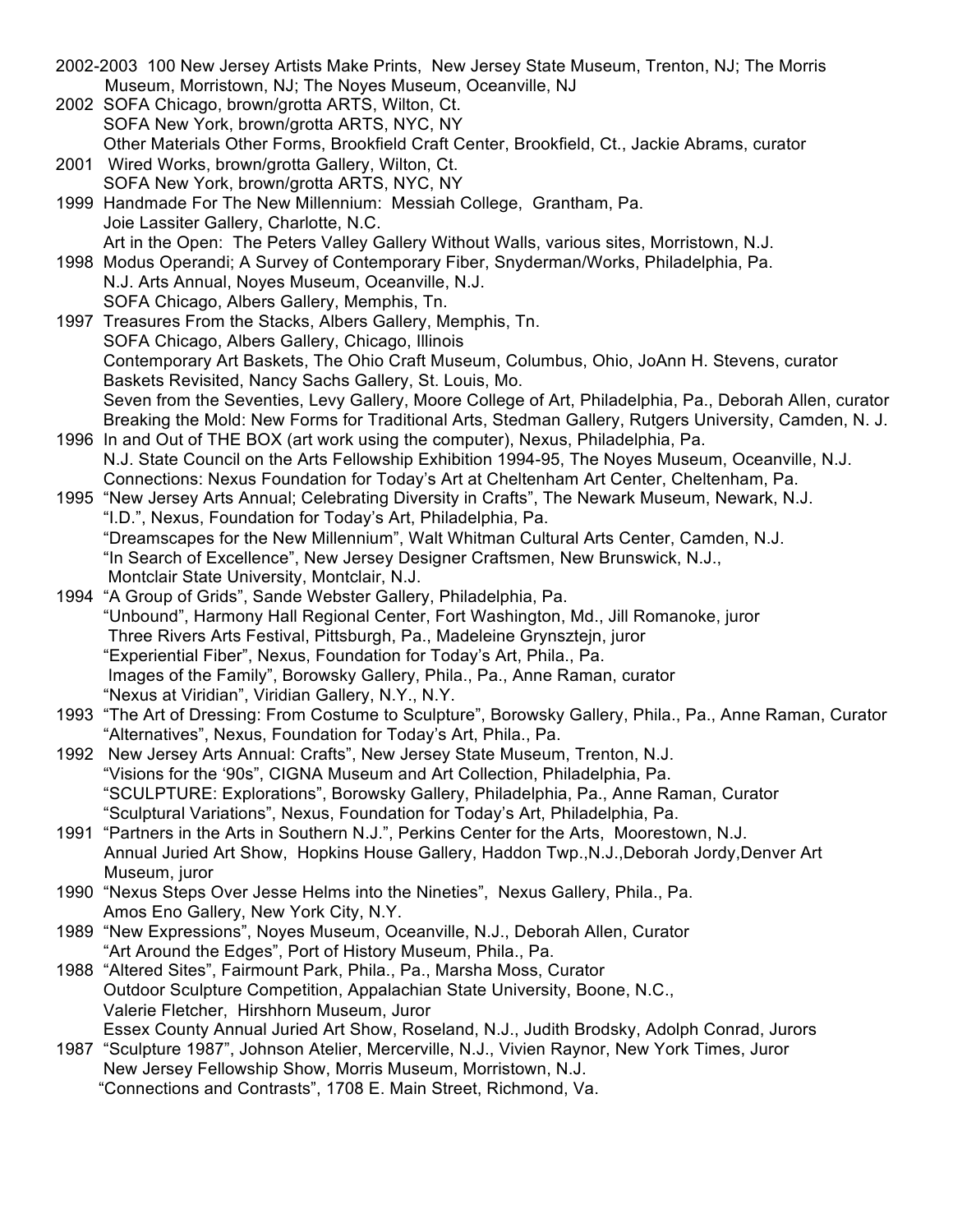### CRAFT SHOWS

- 1997, 1996, 95 Philadelphia Museum of Art Craft Show, Philadelphia, Pa.
- 1997, 1996, 95, 94 American Craft Exposition, Evanston, Illinois
- 1999, 1997, 1996, 95 ACC Craft Fair, Baltimore, Baltimore, Md.
- 1997 Philadelphia Furniture Show
- 1995 Smithsonian Craft Show, Washington, D.C.

# SELECTED AWARDS AND GRANTS

- 2010 George & Helen Segal Foundation, grant for sculpture
- 2009 Distinguished Alumnae, Moore College of Art, Philadelphia, Pa.
- 1997 Fellowship Recipient, Rutgers Center for Innovative Printmaking, New Brunswick, N.J. Excellence in Creative Concept and Execution Award, Philadelphia Furniture Show, Phila., Pa.
- 1996 Best of Mixed Media, American Craft Exposition, Evanston, Illinois Fellow's Choice Award, ACC in Baltimore, Michael Monroe, juror
- 1995 NEA Regional Visual Arts Fellowship, Mid Atlantic Arts Foundation Fellowship Recipient, New Jersey State Council on the Arts
- 1994 Best of Mixed Media, American Craft Exposition, Evanston, Illinois Prince George's Arts Council Award, First Place; "UNBOUND", Harmony Hall Regional Center, Fort Washington, Md., Jill Romanoke, juror
- 1989 Solo Show Award, Hopkins House Gallery, Camden County, Margo Dolan, Juror
- 1988 Merit Award Winner, ASU Outdoor Sculpture Competition, Valerie Fletcher, Hirshhorn Museum, Juror
- 1987 Purchase Prize for Camden County, Sande Webster, juror
- 1986 Fellowship Recipient, New Jersey State Council on the Arts
- 1982 Honorarium, Please Touch Museum, Phila., Pa., in recognition of design proposal for young children.
- 1981 Honorarium, Okanagan College, Kelowna, British Columbia, Canada, for site-specific installation in collaboration with students.

# SELECTED BIBLIOGRAPHY

Catalogues:

"Retro/Prospective: 25+ Years Of Art Textiles and Sculpture", browngrotta arts, Wilton, Ct., 2012

- "Reality and Artifice", NJ Arts Annual: Fine Art; NJ State Museum, Trenton, NJ, 2010
- "1oth Wave III", brown/grotta Arts, Wilton, Ct., 2009
- "SOFA New York, 2004", Seventh Regiment Armory, New York, NY, 2004

"100 New Jersey Artists Make Prints", RCIPP; Mason Gross School of Arts, Rutgers University, New Brunswick, NJ, 2003

"WIRED: Fiber-Optic Weavings and Wire Sculpture", brown/grotta Arts, Wilton, Ct., 2001

"New Jersey Arts Annual; Crafts Transcending Tradition", The Noyes Museum, Oceanville, N.J., 1998 "SOFA Chicago,1998", Navy Pier, Chicago, Illinois, 1998

"Breaking The Mold: New Forms for Traditional Arts", Stedman Gallery, Rutgers University, Camden, N.J., 1997

"Mid Atlantic Arts Foundation/National Endowment for the Arts, Regional Visual Arts Fellowships, 1994 & 1995", Mid Atlantic Arts Foundation, Baltimore, Md. 1995

"New Jersey State Council on the Arts Fellowship Exhibition, 1994 &1995", The Noyes Museum, Oceanville, N.J., 1996

"New Jersey Arts Annual; Celebrating Diversity in Crafts", The Newark Museum, Newark, N.J., 1995 "Dreamscapes for the New Millennium", Walt Whitman Cultural Arts Center, Camden, N.J., 1995 "Unbound", Harmony Hall Regional Center, Fort Washington, Md., 1994

"New Jersey Arts Annual: Crafts", New Jersey State Museum, Trenton, N.J., 1992

"Small Designs/Large Visions", Camden County Cultural and Heritage Commission, N.J., 1992

- "New Expressions", Noyes Museum, Oceanville, N.J., 1989
- "Altered Sites", Fairmount Park, Philadelphia, Pa., 1988

"Outdoor Sculpture Competition", Appalachian State University, Boone, N.C., 1988-1989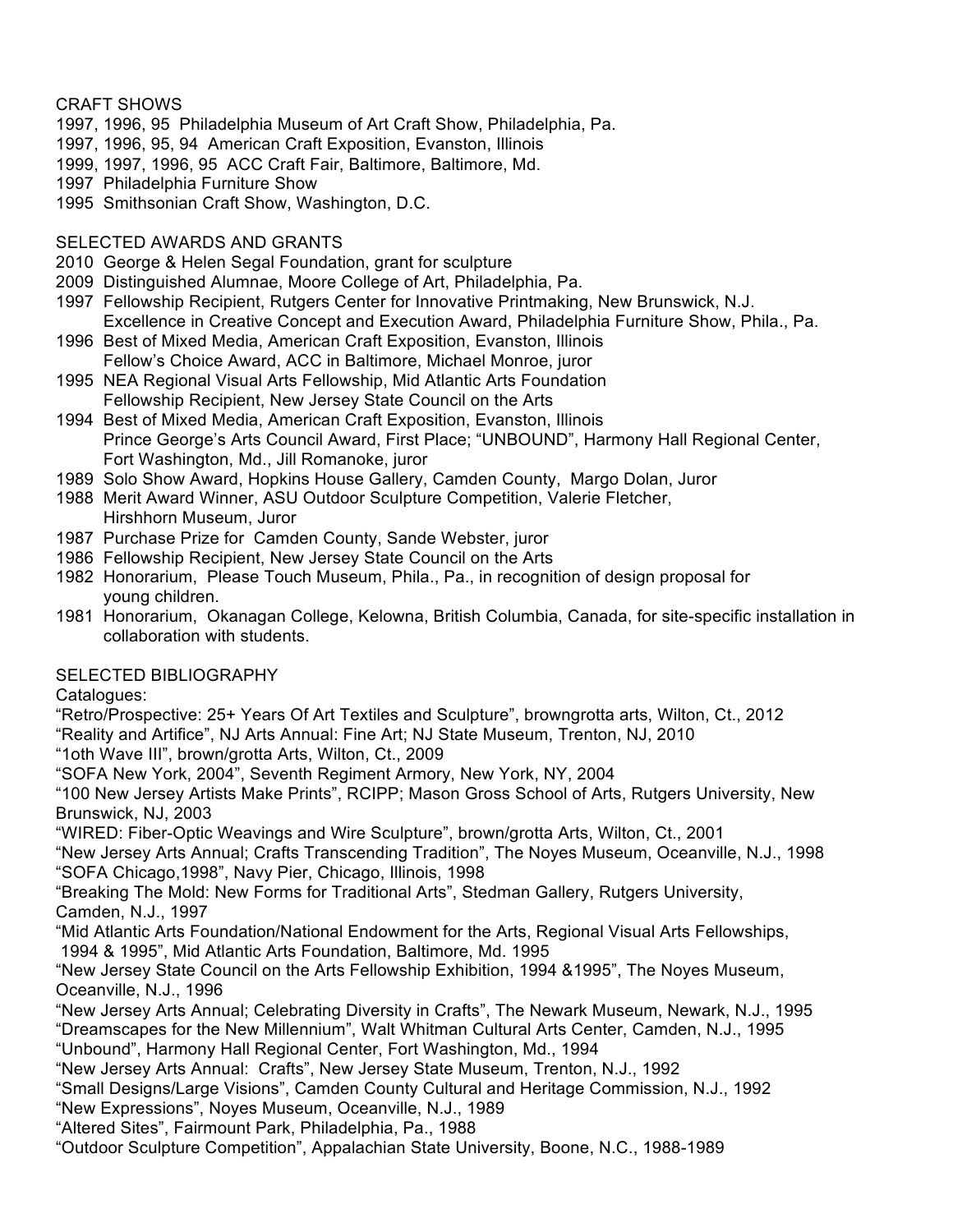"New Jersey Arts Annual", Noyes Museum, Oceanville, N.J., 1986 "Ten Southern New Jersey Artists", Rutgers University, Camden, N.J., 1984 Periodicals: Riordan, Kevin, Their Museum of Curiosities, Philadelphia Inquirer, Jan 17, 2013, B1 & B8 Allen, Susan, Stockton Now, Winter 2012, Vol. 3 No. 1, pp. 12-13 Alumnae News, Moore Magazine, Spring 2009, front cover, inside cover, pp. 25-26 Scmertz, Wilma F. & Frances, Scott. "Playing with Tradition", Architectural Digest, Jul, 2006, pp. 88-91 Baxter,Robert. "The Art of Survival", Courier-Post, Sun., Aug. 1, 2004, pp. 1A, 7A Baxter,Robert. "Art and life become one....", Courier-Post, Sun., Aug. 1, 2004, p. 6A Haskin, Don & Lacy, Jill. "Public Art a Passsion....", Moore News, Issue XVII, Fall 2003, pp. 18-19 Graham, Kristen. "The House that Art Built", The Philadelphia Inquirer, Sun., Nov. 23, 2003, pp. B1,B4 Lunin, Lois. "Wired", FIBERARTS, Summer 2002, p. 7, 57 Englander, Lisa. "....ACE Evanston Show", The Crafts Report, Dec., 1996, p. 42-44 Summersgill, Linda. "Museum Quality Crafts", Courier-Post, Nov. 8, 1996, p. 9 TGIF Sozanski, Edward J. "Computer Art", The Philadelphia Inquirer, Feb. 16, 1996, p. 41 Weekend Watkins, Eileen. "Extending a Hand", Sunday Star Ledger, Sep. 10, 1995, p. 1,4 Accent brown, gerard. "Debra Sachs: Vessels and Woven Objects", EYE LEVEL, Mar., 1995, p. 4-5 "Reviews, Shows & Events": FIBERARTS, Jan/Feb, 1995, p. 61 Collins, Karyn. "Who's Hot", Asbury Park Sunday Press, Jan. 1, 1995, p. 1, 10 Sec. E McCoy, Mary. "Galleries", The Washington Post, July 30, 1994, p. D2 Rice, Robin. "Up, Down & Across", Philadelphia City Paper, July 28, 1994. Sozanski, Edward J. MUSEUMS•GALLERIES, The Philadelphia Inquirer, April 15, 1994, p. 36 Weekend Selected Bibliography Sozanski, Edward J. "Clothing as Sculpture....", The Philadelphia Inquirer, Dec. 10, 1993, p. 40 Weekend Rice, Robin. ART. Philadelphia City Paper, June 26-July3, 1992, p. 15 (periodicals) continued: Halpern, Joyce. "How Shall I Price My Painting?" ARTimes, June, 1991, pp. 15-16 Nugent Jeanne. "Art Around The Edges". New Art Examiner, June, 1989, p. 52 Eliot, Robert. "New Expressions by Southern N.J. Art Faculties". Art Matters, May 1989, p. 12 Baker, Penny. "Noyes Museum Show Proves...". The Press, Atlantic City, Apr. 23, 1989, pp. D1, D8 Stewart, Patricia. "Art From the City.....". The Philadelphia Inquirer, Mar. 8, 1989, p. 4C Friedman, Sally. "The Bold, The Brash And The Daring". Bucks Courier, Mar. 5, 1989 Rice, Robin. "Cutting Edges". The City Paper, Feb. 17, 1989, p.8 Donohoe, Victoria. "On Galleries". The Philadelphia Inquirer, Feb. 4, 1989, p. 3C Donohoe, Victoria. "Art". The Philadelphia Inquirer, Nov. 20, 1987, p. 20 Weekend Raynor, Vivien. "A Rich Array of Summer Art from Newburgh to Newark". The New York Times, Aug. 15, 1986 p. 1C Zimmer, William. "Something-But What?-Is Happening in New Jersey Art". The New York Times, Aug. 10, 1986 p. 22NJ Williams, Kamika LH. "They're Off and Running...". Philadelphia Daily Muse, May 2-4, 1986 p. 4D Donohoe, Victoria. "On Galleries". The Philadelphia Inquirer, Mar 8, 1986, p. 4D Media: State of the Arts; New Jersey Network, Trenton, N.J.; 12/4/98; Angela Capprio, producer Radio Times; ArtScape; WHYY Radio, Philadelphia, Pa.; 4/30/97; Karen Turner, interviewer Books:

Kari Lonning, The Art of Basketry (New York, NY: Sterling Publishing Co., Inc. 2000), pp. 112-113 Jane LaFerla, Making the New Baskets (Asheville, NC: Lark Books, 1999), p.118

GALLERY REPRESENTATIVE browngrotta arts, Wilton, Ct.